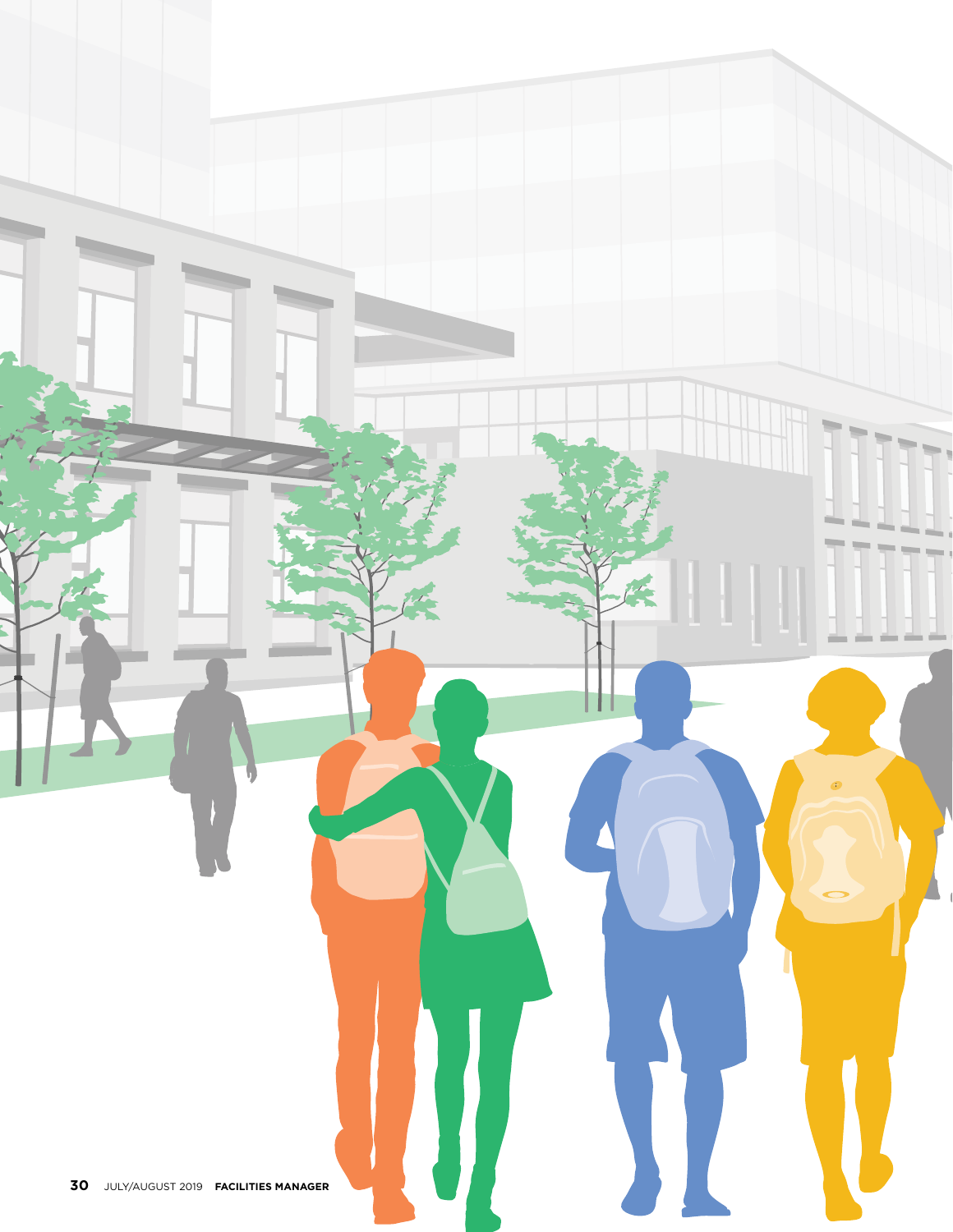*By Brad Johnson*

# ac Facilities Measuring the on UCCS Student Retention

**T**oday, higher education institutions face competitive challenges that are similar to competitive challenges found in any other market sector. Both private and public higher education institutions are competing with one another to recruit and retain the same students. Student retention and graduation rates are currently among the most discussed topics in the field, and they are critical measures of the quality of higher education institutions. This article summarizes my much larger capstone project conducted as part of my work toward earning a Master's of Public Administration (MPA) at the University of Colorado Colorado Springs (UCCS), where I also work as a facilities services planning, design and construction project manager.

APPA's Center for Facilities Research (CFaR) was established in 2002 to organize and consolidate research in educational facilities management. CFaR is interested in exploring whether the physical campus can help universities achieve their student retention objectives. In 2006, CFaR undertook a study to determine the importance of campus facilities relative to other institutional characteristics and explored various influences exerted by university facilities. This study, entitled *The Impact of Facilities on Recruitment and Retention of Students*, examined the relationship between physical assets and certain outcomes.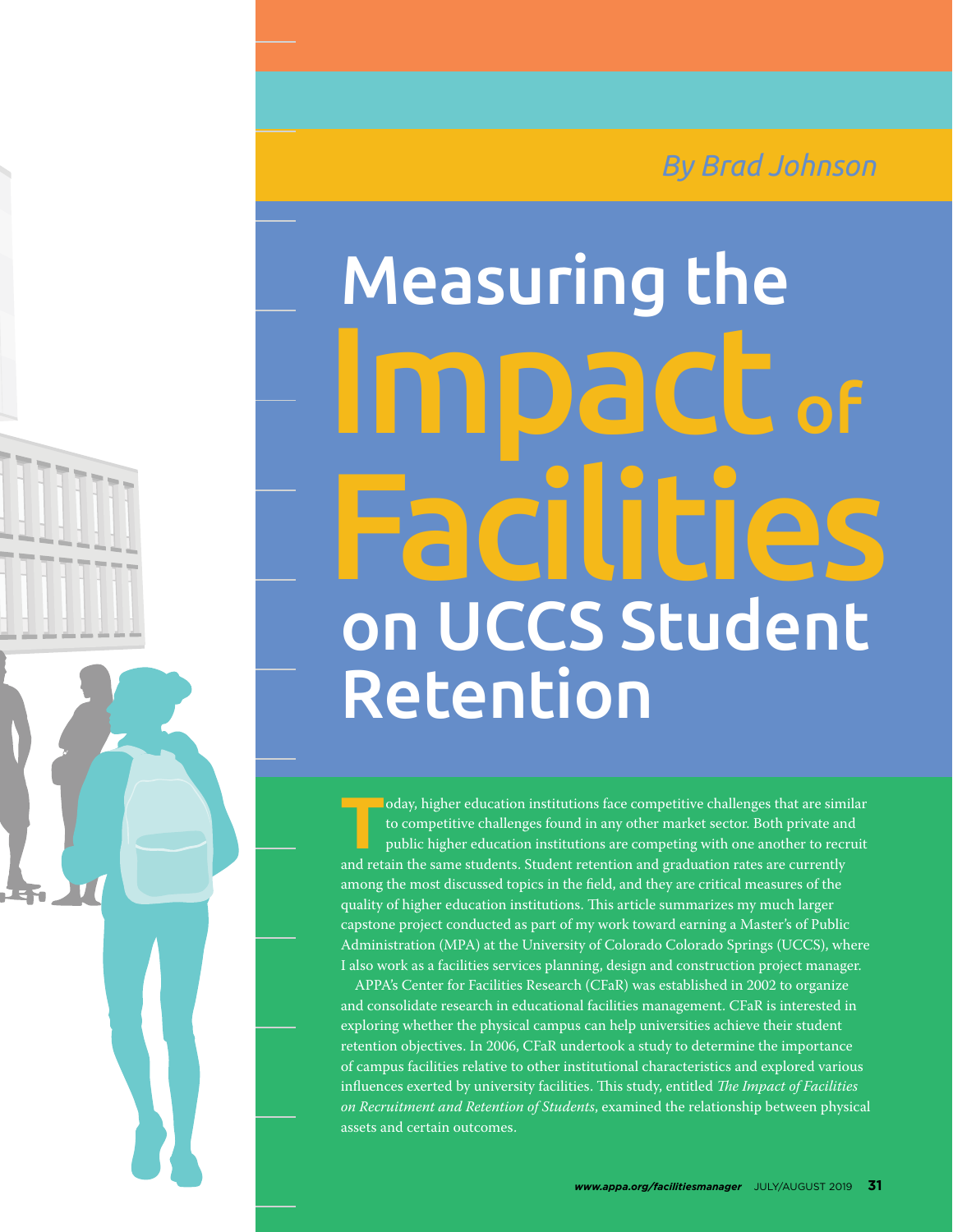This report sought to answer questions such as:

- What factors influence a student's choice to attend a particular higher education institution?
- When and how do students obtain their information about an institution?
- How do institutions' physical facility assets (buildings, grounds, landscape, and other tangible resources) help to recruit students?
- What is the impact or benefit of facilities in the recruitment process?
- What factors influence a student to stay at their original institution of choice?
- What, if any, impact or benefit do facilities have on retaining students?
- Are there demographic differences in the impact of facilities on recruitment and retention?
- Can the physical environment's impact on student outcomes be measured according to a defensible set of hard data?

Other studies have examined the relationships between student performance and classroom size, seating arrangement, acoustics, external noise, indoor air quality, lighting, and temperature.

#### **RESEARCH PROBLEM AND QUESTIONS**

APPA wants to update the findings of the 2006 CFaR study and plans to create a longitudinal study using a large sample population of students attending various colleges and universities in the United States and Canada. Now-retired UCCS staff member, APPA Fellow, and past APPA President Gary Reynolds, primary author of the original study, was a mentor through my capstone and research project. I volunteered to help with the new APPA study by developing new survey questions for APPA's consideration and use. I presented these new questions, along with select questions from the 2006 study, to a portion of the UCCS student body.

*For the UCCS population, my primary research question will be to determine the following: Is an undergraduate student's decision to stay enrolled at UCCS associated with the existence, design, and condition of UCCS facilities? The null hypothesis is that there is no association between student retention and UCCS facilities.*

Currently, there is very little research performed on which environmental and architectural design components of a campus affect a student's decision to stay enrolled. In this research project, I examined whether there was a relationship between these factors, and also focused on the possibility of general causation between UCCS facilities' physical assets and student retention.

To determine which survey questions about classroom and campus characteristics should be asked of the UCCS student

sample, I researched several areas, including the maintenance and condition of buildings and grounds, overall campus building design, ADA (Americans with Disabilities Act) accessibility, classroom lighting, classroom temperature, and exterior campus grounds. Below is a summary of each of these key areas:

#### *Maintenance and Condition of Buildings and Grounds*

First, we know that the physical features of a campus can either hinder or promote learning. The physical environment, that is the university or college campus, has many roles in the educational enterprise, and includes buildings, grounds, transportation, parking, utilities, open space, recreation, and more. The condition of these environmental factors could certainly influence whether students choose to stay or leave a campus. First impressions are vital selling points for prospective students, and the campus that fails to address them could make a grave mistake. Students seek an environment where they can study, learn, collaborate, and be successful.

#### *Overall Campus Building Design*

"Students . . . focus on whether they feel comfortable in the places where they will spend most of their college time, including the library, the student center, laboratories, and other specific buildings" (Orban, 2014). Well-designed campus buildings play a significant role in student recruitment, but creating comfortable spaces for students is not enough. Designing classroom spaces that support learning and collaborating with other students could impact academic performance.

#### *ADA Accessibility*

The *Digest of Education Statistics* has reported that of the more than 19 million students in American colleges and universities, 8.7 percent of them, or 1,669,000 undergraduate and graduate students, had disabilities. Many students with disabilities become actively engaged in campus life in a variety of ways, thus helping with the transition between high school and college and incorporation into the life of the college (Tinto, 1993).

#### *Classroom Lighting*

Today, there are many ways that a campus can provide lighting in a classroom. Across the UCCS campus, some buildings have abundant natural light, while others have traditional lighting and no windows. Newer buildings are outfitted with LED lighting, daylighting strategies, lighting control systems, and natural lighting.

After the energy crisis of the early 1970s, some schools were designed with no windows to save energy. Research conducted to determine the impact of windowless schools found no discernible impact on test scores. However, research did determine that teachers and students were very dissatisfied, but did not deem the dissatisfaction critical (Baker & Bernstein, 2012). There are buildings on the UCCS campus constructed in the 1970s and 1980s with either few or no windows.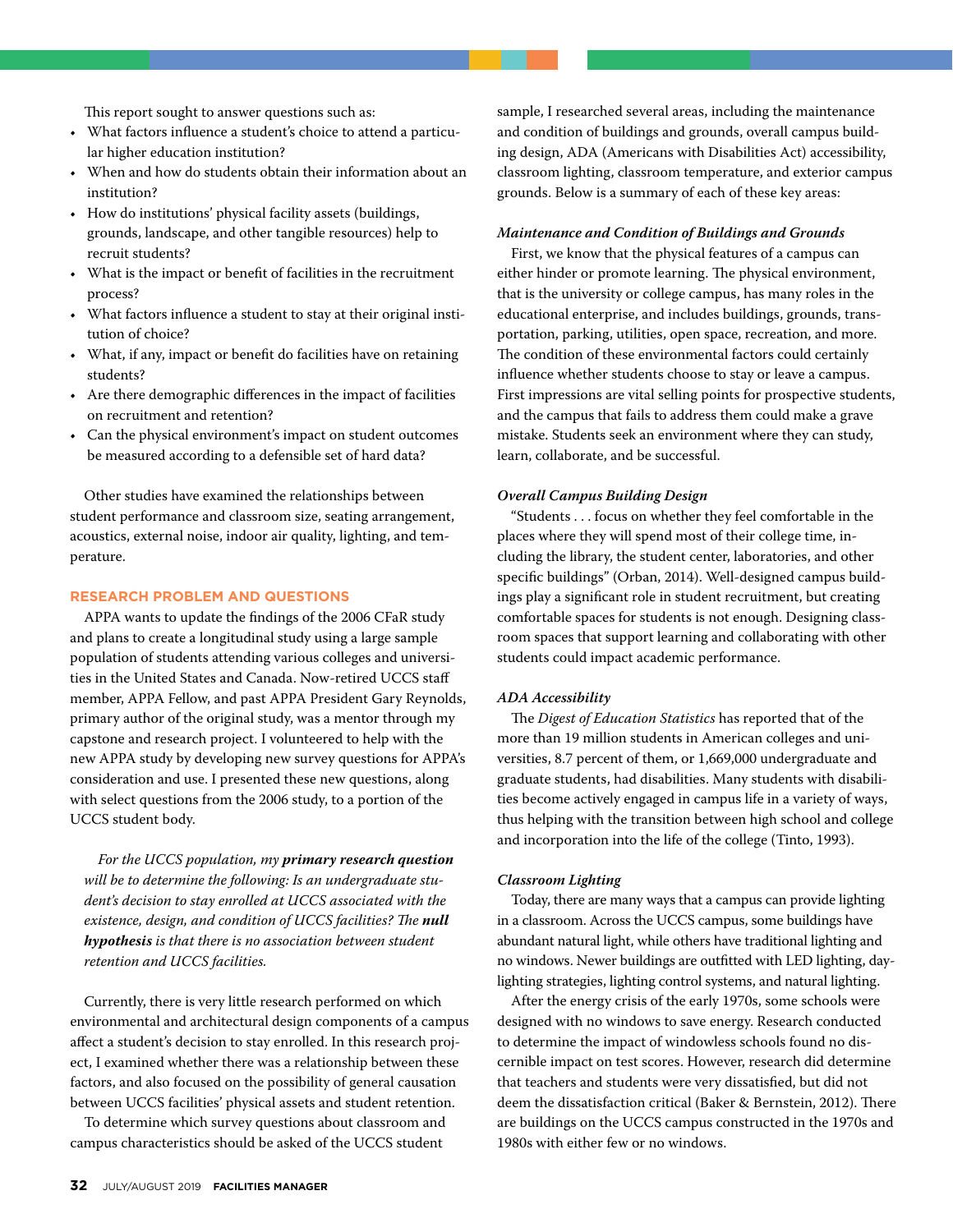#### *Classroom Temperature*

Achieving thermal comfort in a classroom can be complex and challenging. Classroom temperature on the UCCS campus is programmed and controlled through a building automation system. A classroom's temperature can be affected by room size, its location within the building, its temperature design parameters, and the number of occupants using the space. In addition to temperature, human thermal comfort is also affected by humidity, air velocity, radiant surfaces, and clothing and activity levels. It is difficult to work in a classroom or office that is too hot or too cold.

#### *Exterior Grounds of Campus*

UCCS is committed to sustaining its campus landscape and open space by developing and implementing practices and educational opportunities aimed at enhancing the aesthetics, function, and natural context of the landscape. Alexander's 1977 study *A Pattern Language: Towns, Buildings, Construction* identifies outdoor walkways, hallways, public gathering areas, and outdoor spaces as contributing to a sense of community.

#### **SURVEY DESIGN**

I focused on a quantitative study to produce reliable data for UCCS. I examined the relationship between independent, dependent, and control variables. Due to the limited time our students have available on campus, I created a survey with 18 questions in order to minimize the time needed to complete it. The survey was administered through SurveyMonkey.

#### **SURVEY DATA ANALYSIS**

#### **Frequencies:**

• *Students Re-enrolling for Fall 2018 Semester*

In asking whether a student intends to re-enroll at UCCS for the Fall 2018 semester, 71 percent responded "Yes." 25 percent responded, "No, because I am graduating." 1 student (1 percent) responded, "No, and I am not graduating." 3 students (3 percent) were undecided. According to the Integrated Postsecondary Education Data System, UCCS has a 67 percent undergraduate student retention rate (IPEDS, 2019). (Figure 1.)

#### *• Importance of Facilities in Student Decision to Continue Enrollment*

In answering whether they made their decision to continue or end enrollment due to UCCS facilities, 42 percent of respondents stated that facilities was one of their top five reasons to continue enrollment, 55 percent stated that facilities did not affect their decision, and 3 percent stated that facilities was one of their top five reasons to end enrollment. (Figure 2.)

*• Overall Maintenance and Condition of Campus Buildings* Of UCCS respondents, 22 percent stated that the overall maintenance, cleanliness, and condition of UCCS campus build-

#### **Figure 1: Student Retention**



#### **Figure 2: Importance of Facilities for Continuing Enrollment**



#### **Figure 3: Overall Maintenance and Condition of Buildings**

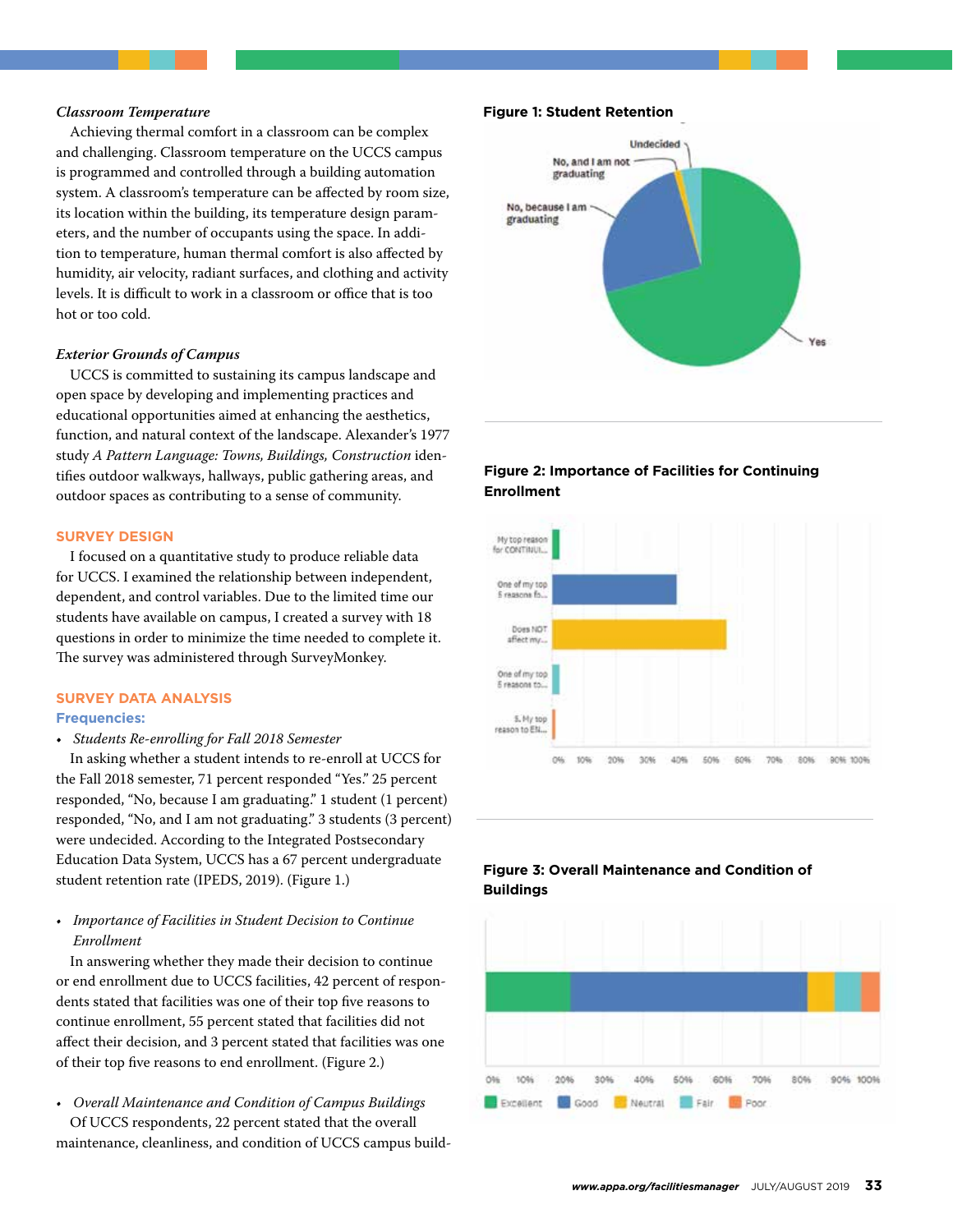

**Figure 5: – Overall Appearance of Grounds**



**Figure 6: – Overall Campus ADA**



ings were excellent, 60 percent stated that they were good, 7 percent were neutral, 7 percent stated that they were fair, and 4 percent stated that they were poor. (Figure 3)

*• Campus Design*

Of UCCS respondents, 9 percent stated that the overall campus design of UCCS was excellent, 57 percent stated that it was good, 12 percent were neutral, 16 percent stated that it was fair, and 6 percent stated that it was poor. (Figure 4)

#### *• Overall Appearance of Grounds*

Of UCCS respondents, 40 percent stated that the overall appearance of exterior grounds at UCCS was excellent, 42 percent stated that it was good, 2 percent were neutral, 10 percent stated that it was fair, and 6 percent stated that it was poor. (Figure 5)

#### *• Overall Campus ADA*

Of UCCS respondents, 7 percent stated that the overall campus ADA accessibility was excellent, 36 percent stated it was good, 28 percent were neutral, 21 percent stated that it was fair, and 8 percent stated that it was poor. (Figure 6)

*• Classroom Lighting*

Of UCCS respondents, 9 percent stated that UCCS classroom lighting highly affects positively their ability to learn, 25 percent stated it somewhat affects positively, 39 percent stated that it has a neutral affect, 22 percent stated that it somewhat affects negatively, and 4 percent stated that it highly affects negatively their ability to learn. (Figure 7)

#### *• Classroom Temperature*

12 percent of UCCS respondents stated that UCCS classroom air temperature highly affect positively their ability to learn, 17 percent stated that it somewhat affects positively, 52 percent stated that it has a neutral affect, 16 percent stated that it somewhat negatively affects, and 3 percent that it highly affects negatively their ability to learn. (Figure 8)

#### **CONCLUSION AND RECOMMENDATIONS**

Many factors can influence student re-enrollment decisions. Among such factors are campus facilities impacts on student loyalty, certainty of choice, satisfaction, experiences, learning, and tests and grades. This study does suggest that campus facilities positively factor into many students' perception of campus and their ability to learn in a classroom. However, the strength of relationship between these building, site, and classroom characteristics with student retention was considered weak and not statistically significant.

Because of the limitations of this study, I am cautious about claiming causality between facilities and UCCS student retention. While a future APPA study will be an enormous undertak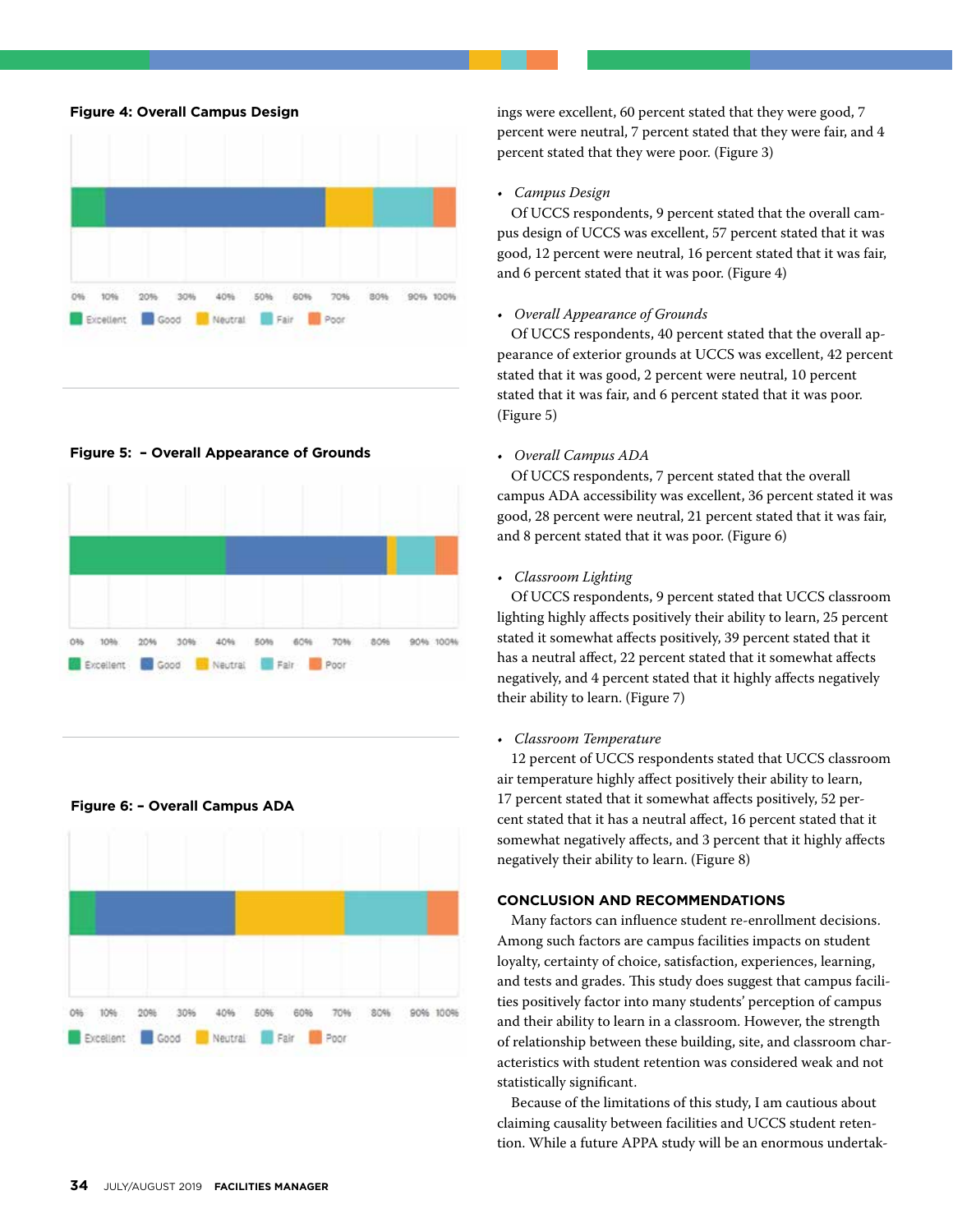ing, this study will be a step toward helping shape the questions asked of the larger desired population.

The limitations of this study include the survey request being delivered only to those students who have joined the UCCS Connect network, and the small number of students responding. Not all students join UCCS Connect, and there may be a demographic bias toward more successful, more involved students. Getting students to quickly and voluntarily respond without incentives has been difficult. In addition, the students who take the time and effort to respond may also be biased toward the more successful and involved people, compared to the general student population at UCCS.

Another limitation of this study relates to the multitude and variation of campus facilities, a factor that also causes me to be cautious about generalization. In a short survey, it is impossible to determine which specific campus facilities actually impact a student, the frequency of the impact, and the nature of the impact amidst the many different facilities existing on campus.

This study is also limited because of the inclusion of students above the freshman level. Most students who end enrollment do so at the end of their first year. The reasoning of the prior dropouts from previous freshman classes is unknown. However, such inclusion does suggest that many students who chose to continue enrollment consider facilities as part of their decision.

I will be meeting with APPA to further evaluate the findings and how the survey questions could be enhanced for the larger study.

In addition, I would make the following recommendations:

- 1. Identify a "Campus Ambassador" to assist with facilitation of the survey on each campus.
- 2. Expand on the list of campus buildings that students take classes in, aside from solely those related to their major. This could help each campus facilities management team to further evaluate how the results affect their own campus.

#### **Figure 7: Classroom Lighting**







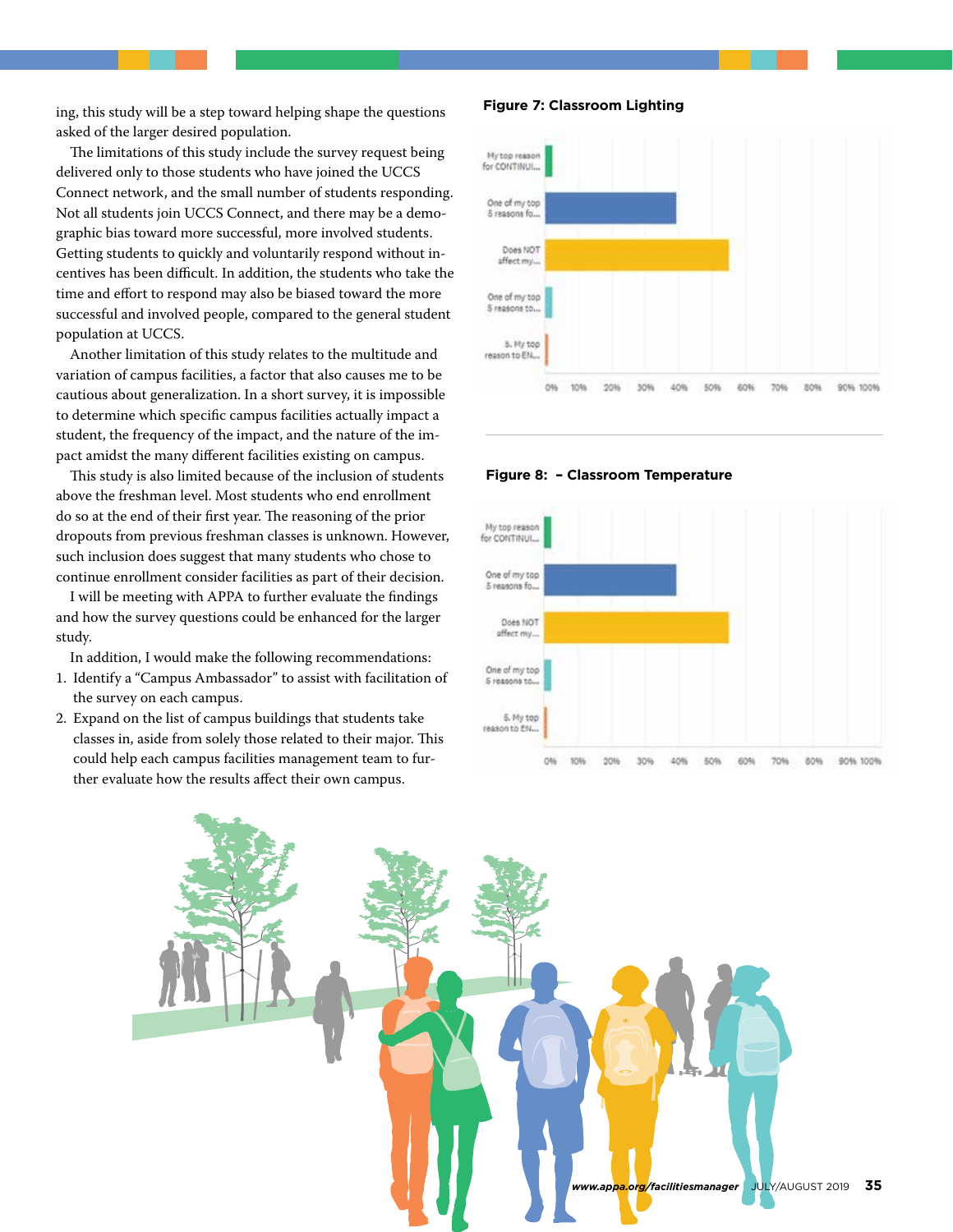- 3. Rewrite a question focused on which external factors may influence student retention, including facilities, in a rank/ order response.
- 4. Package the survey as a facilities "satisfaction" survey and send it out through the main campus student listserv.
- 5. To improve survey questions, provide pictures of campus attributes in lieu of written sentences, which would help convey the intent of the question to a student.
- 6. Provide an opportunity for qualitative feedback on the survey form.  $\circled{?}$

#### REFERENCES

- Alexander, Christopher, Sara Ishikawa, and Murray Silverstein. (1977). *A Pattern Language: Towns, Buildings, Construction.* New York: Oxford University Press.
- APPA. (2017). *Transforming Facilities to Achieve Student Success.* APPA 2017 Thought Leaders Report. Retrieved from: *https://www.appa.org/ thought-leaders-series/.*
- Baker, Lindsay and Harvey Bernstein. (2012). "The Impact of School Buildings on Student Health and Performance." The McGraw-Hill Research Foundation and the Center for Green Schools. Retrieved from: *http:// www.centerforgreenschools.org/sites/default/files/resource-files/*

*McGrawHill\_ImpactOnHealth.pdf.*

- Cain, David and Gary Reynolds. (2006). *The Impact of Facilities on Recruitment and Retention of Students*. Alexandria, VA: APPA, Center for Facilities Research. Parts 1 and 2 available on *Facilities Manager* archives (March/April 2006 and May/June 2006): *https://www1.appa. org/FacilitiesManager/archives.cfm.*
- Integrated Postsecondary Education Data System (IPEDS), National Center for Education Statistics, Institute for Education Sciences, U.S. Department of Education. (2019). UCCS First-to-Second-Year Retention Rates. Retrieved from: *https://nces.ed.gov/collegenavigator/?q=univ ersity+of+colorado+colorado+springs&s=all&id=126580#retgrad.*
- Orban, Paul. (2014). "Designing for Impact. Strategies for Attracting and Retaining Students." Retrieved from: *https://universitybusiness.com/ designing-for-impact.*
- Tinto, Vincent. (1993). *Leaving College: Rethinking the Causes and Cures of Student Attrition* (2nd ed). Chicago: University of Chicago Press.

Brad Johnson is a facilities services planning, design, and construction project manager at the University of Colorado Colorado Springs; he can be reached at *bjohnso6@uccs.edu.* This article, his first for *Facilities Manager*, is adapted from the capstone seminar project for his MPA degree, completed in Spring 2018.



- · COMMERCIAL & RESIDENTIAL AUTOMATIC DOOR OPENERS
- · SUITABLE FOR ALL SIDE-HINGED INTERIOR & EXTERIOR DOORS
- **EASY INSTALLATION & RETROFIT**
- · AUTOMATIC OR MANUAL OPERATION
- · MINIMAL MAINTENANCE, LOW COST, BEST VALUE
- . IN BUSINESS OVER 45 YEARS, 10-YEAR LIMITED WARRANTY

CALL 800-344-0088 & USE CODE FM30 FOR 30% OFF YOUR ORDER!"



800-344-0088 ⊠ sales-int@power-access.com www.power-access.com